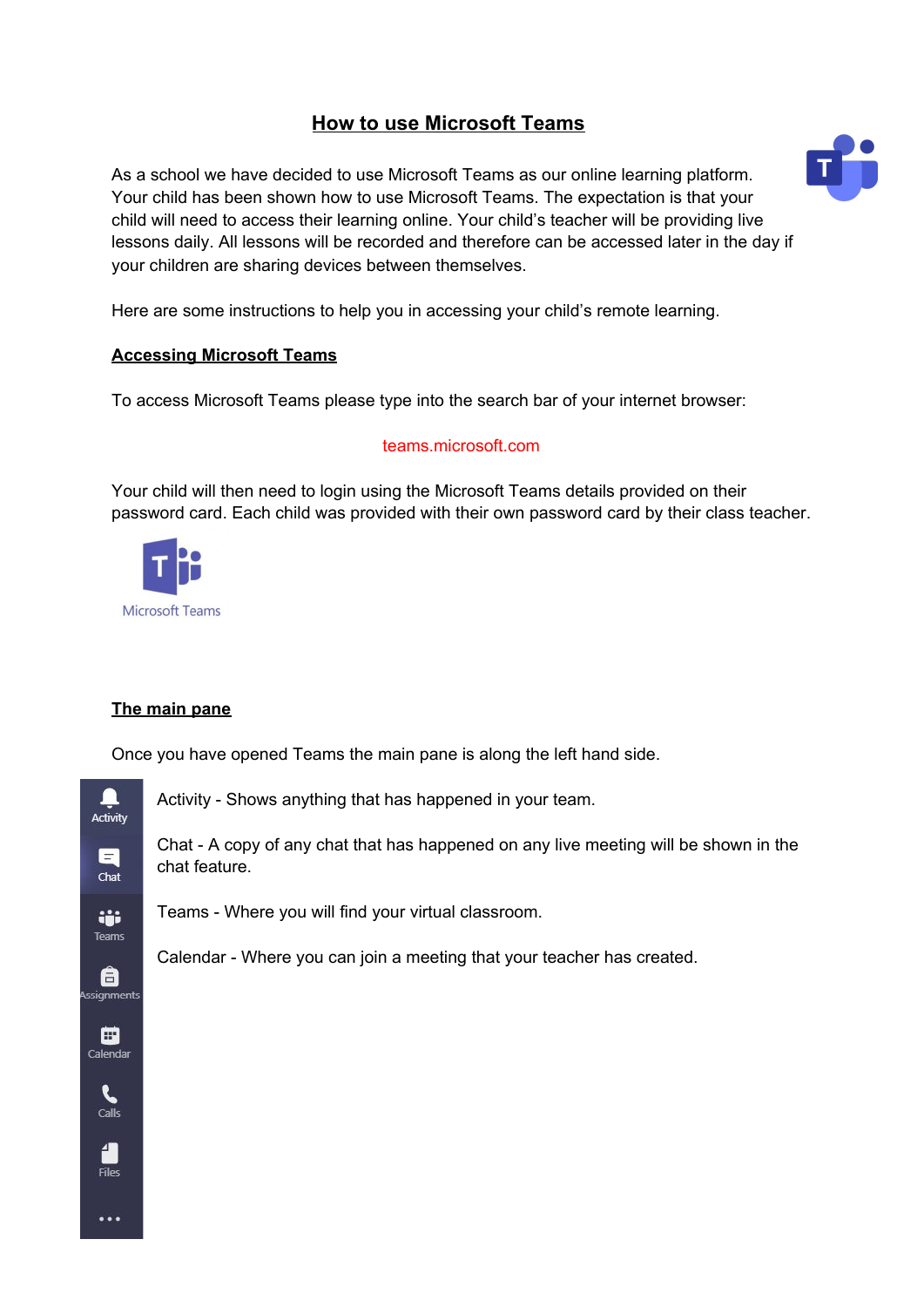#### **Joining a meeting**

If the meeting is showing within your Teams calendar, double click on the meeting within the calendar and click join.

If someone has already started the meeting a 'video camera' icon will appear. If you click onto the video camera you will also be able to join the meeting.



## **Your virtual class**

Go to Teams in the main panel on the left hand side. Select the name of your tree class. E.g. 'Juniper.'



Your teachers may have created 'channels' for each subject. The information for each subject will be provided in the relevant channel.

| <b>JUNIPER</b> |  |
|----------------|--|
| General        |  |
| English        |  |
| Maths          |  |
| Phonics        |  |
| Storytime      |  |